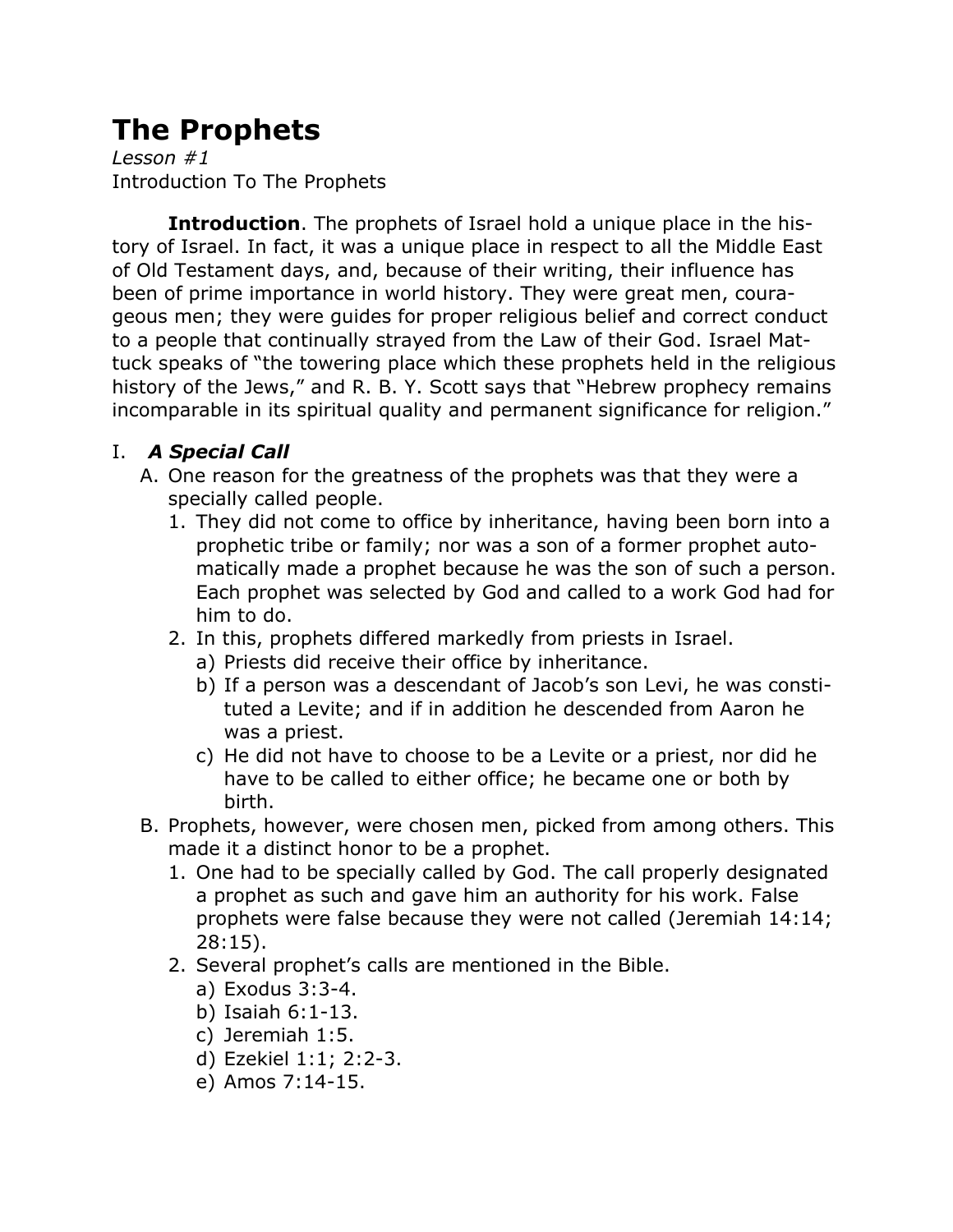- C. It is noteworthy that the prophetic call was often given in connection with an outstanding experience that helped the prophet realize its authenticity.
	- 1. Moses was called as he saw a bush miraculously burning. He would long remember the vivid picture; it reinforced the reality of the call.
	- 2. Isaiah had a vision of God high and lifted up in the temple when he received his call. Again he would long remember the dramatic scene and be reminded of the call.
	- 3. Ezekiel was commanded to eat a scroll at the time he was summoned; we are told that he did eat it and that it was in his mouth "as honey for sweetness" (Ezekiel 3:3).
	- 4. Such occasions gave body and substance to the reality of the call and increased its effectiveness as a foundation for the prophet's work.
- D. The prophetic call frequently involved some aspect of preparation for the work in view.
	- 1. Moses was equipped with miraculous credentials (Exodus 4:1-9), and was assigned his brother Aaron to be a spokesman for him.
	- 2. Isaiah's lips were purified by a burning coal placed upon them, fresh from the temple altar.
	- 3. Ezekiel, having eaten the scroll, was symbolically filled with God's word for effective proclamation.

## II. *Recognition In The Law*

- A. God gave His law to Israel at Mount Sinai. It constituted the foundation for all religious activity and social relationships of the people. It was in fact a sort of constitution for the nation of Israel.
	- 1. In the law were lengthy prescriptions concerning Israel's priests. Their identity was set forth, as well as their customs, duties, clothing, and considerable information regarding the ceremonial activity they were to supervise.
	- 2. The same was not true, however, regarding the prophets. Neither their role nor their duties were described and even their existence was not really established, though it was recognized.
- B. This recognition of the prophets is found in Deuteronomy 18:9-22, which should be noticed.
	- 1. The first eight verses of the chapter give further indication as to the Levitical office, but with vs. 9 comes a change which tells of the prophetic recognition.
	- 2. Moses says that the people upon entering Canaan should not try to communicate with God by any form of divination after the pattern of other nations because this method of communication was an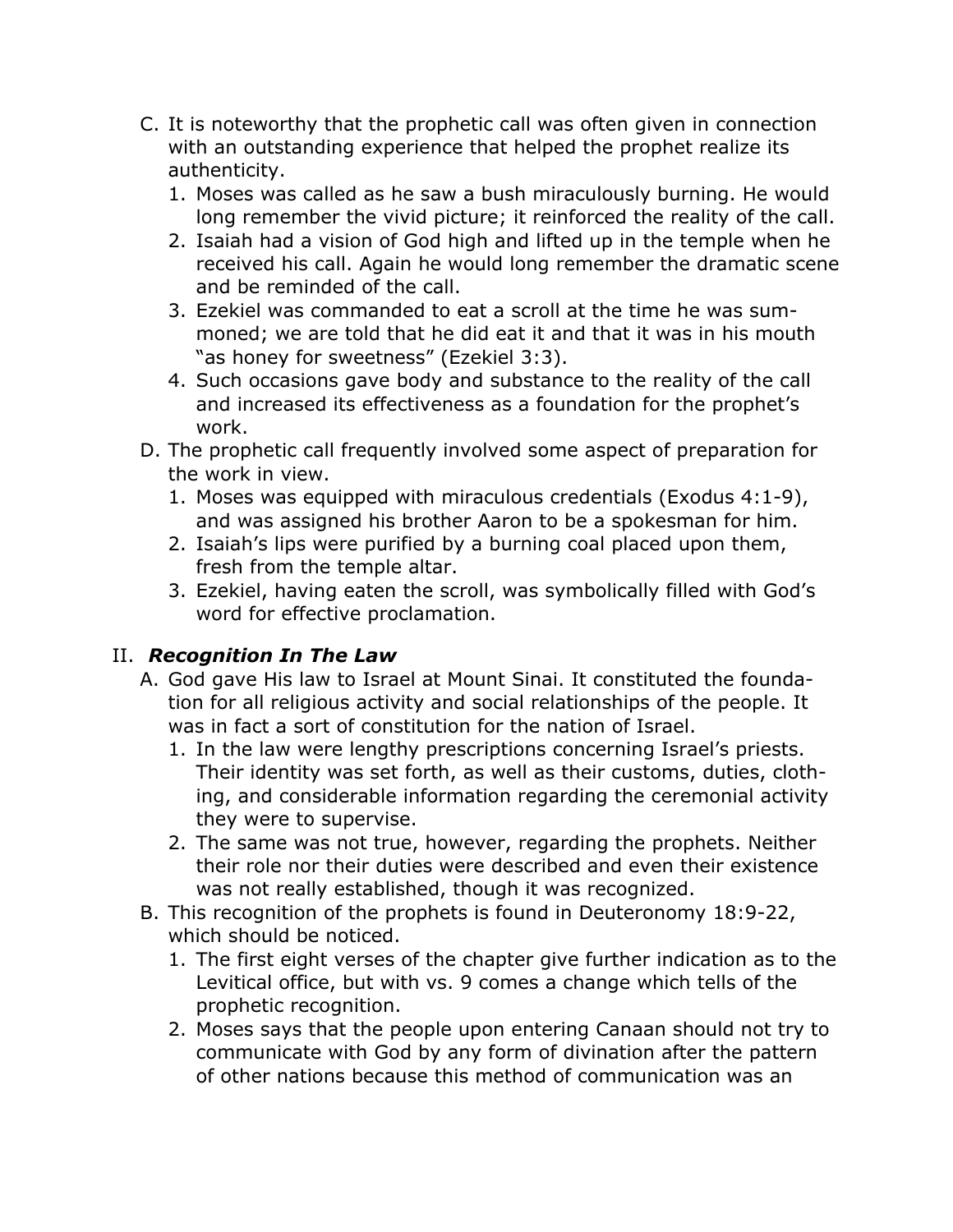abomination to the Lord. Instead, God would give a divine communication through a prophet.

- C. The word "prophet" is used in the singular and carries a first reference to Christ, but it is commonly agreed that it has a secondary reference to prophets generally.
	- 1. In this passage, then, God was saying that His people should look to prophets for their divine revelations and not to forms of divination as did the peoples of the world around them.
	- 2. This gave a definite place for prophets, though the passage does not set forth a legal prescription as to who they should be or the nature of their functions.

#### III. *Courageous Individuals*

- A. One reason why an inheritance relationship was not suitable for the prophets was that each had to be a special kind of person. Not just anyone would do.
	- 1. The priestly office did not find this nearly so true. A weak son could still carry on rather well, for the work was quite routine. One might also expect that there were some mediocre priests, who functioned simply because they had become priests by inheritance.
	- 2. The prophet, however, did not act by pattern. He had often to chart a new course that might be different from any before. Even when God gave him instructions as to his work and the course he was to take, that course often carried with it a great challenge.
	- 3. The prophet might anoint a king to office; later he might bring this very king a severe reprimand. He might bring cheer, or he might impart cause for sorrow. His assignment might lead to great danger or to high honor. He had to be prepared for suffering and injustice as well as ease and plaudits. He had always to be an individualist in courage and ingenuity. There was no room for mediocrity.
		- a) The first act of Samuel as God's newly called prophet was to tell the high priest, Eli, that his house had been rejected by the Lord (1 Samuel 3:4-18). This was certainly a challenging task for Samuel, because he probably was not more than ten years old.
		- b) Later Samuel was to anoint lsrael's first king, Saul (1 Samuel 9:15-21; 10:1-8) and after this to inform him that he, too, had been rejected (1 Samuel 13:11-14).
		- c) And later still he was to anoint Israel's second king, the great David (1 Samuel 16:1-13).
		- d) Nathan was instructed in due time to rebuke David for his sin with Bathsheba (2 Samuel 12:1-12). It was certainly a challenge to give this form of a message to the greatest king of the day, but Nathan did so.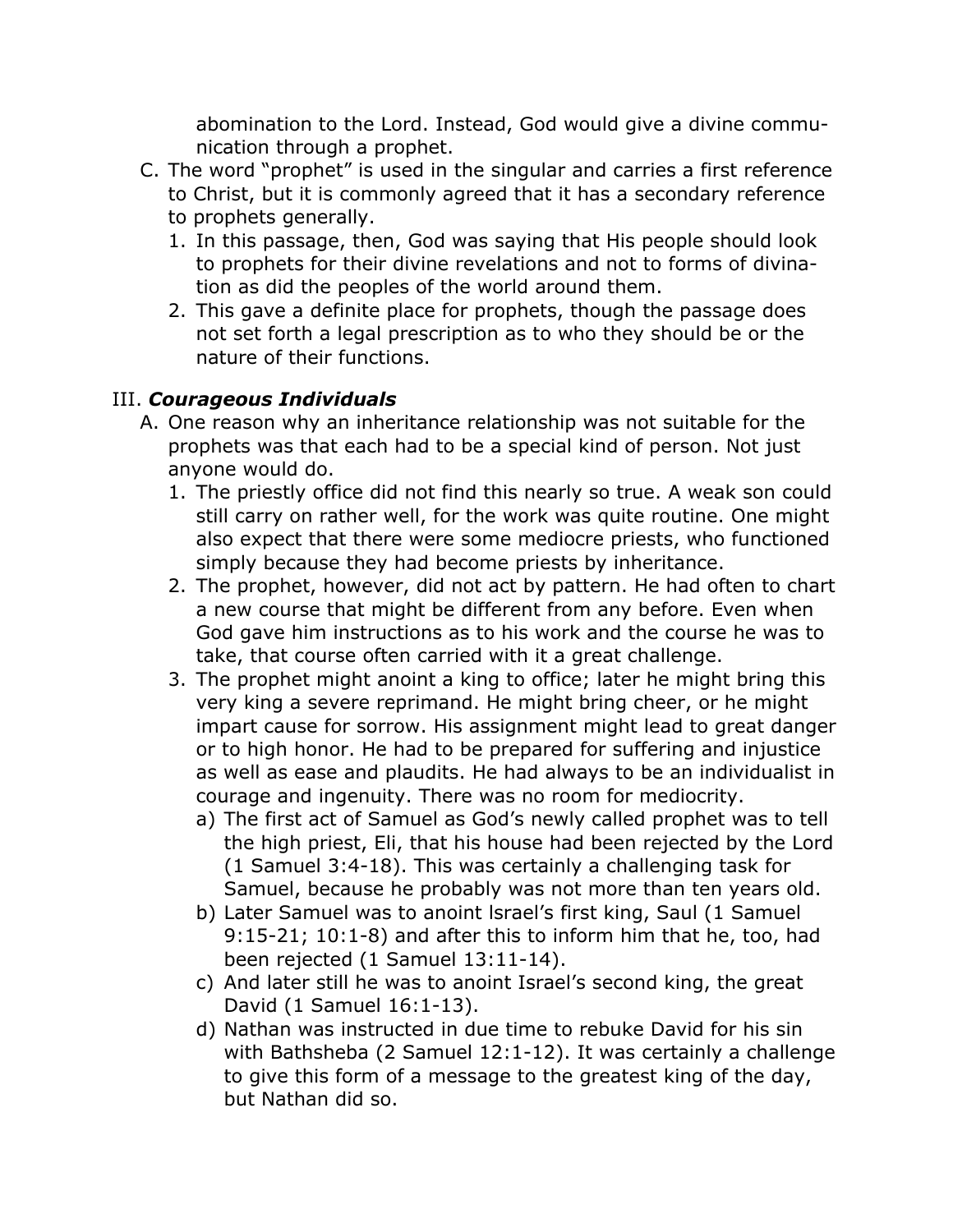- e) Then a few years later the prophet Gad was sent to give David a choice of three punishments for his sin in taking a census (2 Samuel 24:10-17).
- f) The prophet Ahijah had first to promise the new nation of Israel to Jeroboam (2 Kings 11:29-39) and then to tell him that it would be taken away (2 Kings 14:6-16).
- g) A "man of God" was sent to reprimand Jeroboam for his false altar at Bethel (1 Kings 13:1-10).
- h) Elijah warned of a famine and effected a remarkable contest on Mount Carmel (1 Kings 17:1; 18:25-38).
- i) Elisha announced to Hazael that he would be king over Syria and wept while doing so because of the havoc he knew this man would bring on Israel (2 Kings 8:7-13).
- j) Jonah was sent even to the foreign and feared city of Nineveh to preach repentance (Jonah 1:2; 3:1-2).
- B. This all means that a person had to be an outstanding individual to qualify as a prophet.
	- 1. Prophets had to be people of outstanding character, great minds and courageous souls. They had to be this by nature and then, being dedicated to God, they became greater because of the tasks and special provisions assigned them.
	- 2. Thus they became the towering giants of Israel, the formers of public opinion, the leaders through days of darkness and a people distinguished from all those about them either in Israel or other nations of the day.

# IV. *The Meaning And Task Of The Prophet*

- A. Under the law there were at least five classes of speakers: Moses, the lawgiver; the wise men, who gave counsel; priests, who taught the law; prophets, through whom God spoke His word; and psalmists, who were the singers or poets in Israel. Jeremiah and Ezekiel speak of three of these classes as being important to the instruction of the people (Jeremiah 18:18; Ezekiel 7:26).
	- 1. Moses (lawgiver).
		- a) Since the law was given but once, there would be of necessity only one lawgiver.
		- b) Moses, the servant of Jehovah, was faithful to his task (Nehemiah 8:1, 14; 9:13-14; John 1:17; 7:19; Hebrews 3:5).
	- 2. Wise men (counsel).
		- a) The function of these was to give sound advice on matters of life.
			- (1) The first mention of such persons is that of a wise woman (2 Samuel 14:1-24).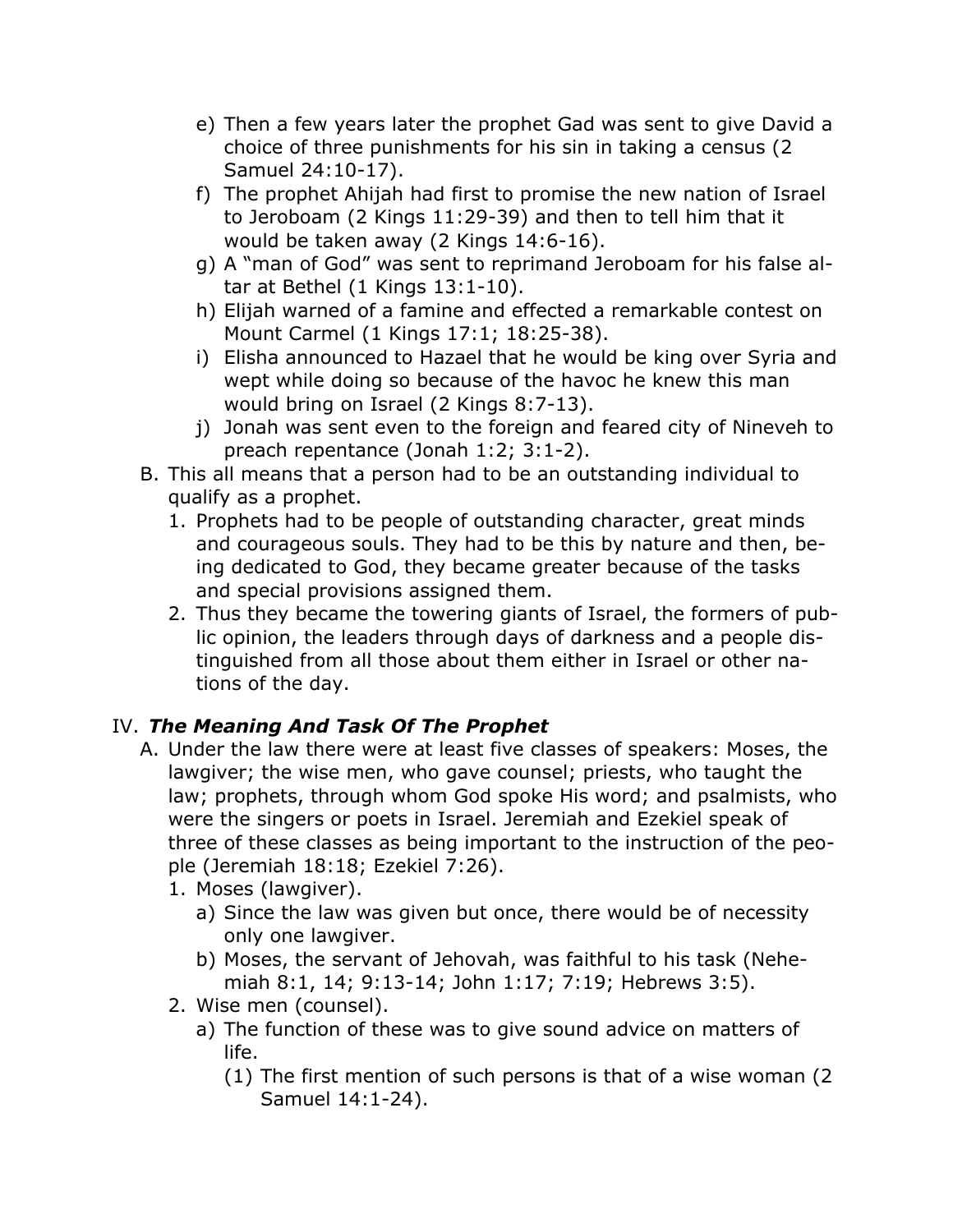- (2) The second person to be characterized as wise was a woman (2 Samuel 20:16-22).
- b) The most outstanding wise man of Israel's history was Solomon. The canonical books of wisdom are Job, Proverbs, and Ecclesiastes. Some include the Song of Solomon.
- c) As Eiselen has pointed out, "The wise men did not appeal directly to the conscience as did the prophets, but rather to the mind through counsel and argument, though their ultimate aim was to reach the conscience and through it influence conduct and life."
- 3. Priests (law).
	- a) The special function of the priests was related to the law. Since the law was civil and ecclesiastical, their function was twofold: first, to declare, interpret and teach the law; second, to tend the sacrificial duties.
	- b) Therefore, when apostasy came, the priests were in a large measure responsible for it (Leviticus 10:8-11; Hosea 4:6; Ezekiel 22:26; Malachi 2:7).
- 4. Prophets (word).
	- a) The mission of the prophet was to communicate to Israel the divine word.
	- b) Though they did predict, it may be said of them that so far as their work as a whole was concerned they were proclaimers rather than predictors.
- 5. Psalmists (poets).
	- a) The poets or "sweet singers" complete the group after Moses. Posterity is indebted to these poets for the Psalms.
	- b) In them are to be found expressions of the deepest emotions and feelings of the human spirit. Some reflect, others express, many foretell; but all seek to glorify God.
- B. Designations of the prophets.
	- 1. *Ro'eh* and *hozeh*.
		- a) The first term is used only 12 times in the Old Testament and the second 18 times. Both terms are participles and come from verbs which are practically synonymous.
		- b) The first comes from *ra'ah* and the second from *hazah*, both of which means "to see."
			- (1) The participles mean "one who sees" or, as translated commonly in the Old Testament, "seer."
			- (2) For instance, Saul and his servant used this term for Samuel (1 Samuel 9:11).
		- c) Both of these terms had their respective periods of popularity: *ro'eh* in the time of Samuel and *hozeh* in the time of David (cf. 1 Samuel 9:9).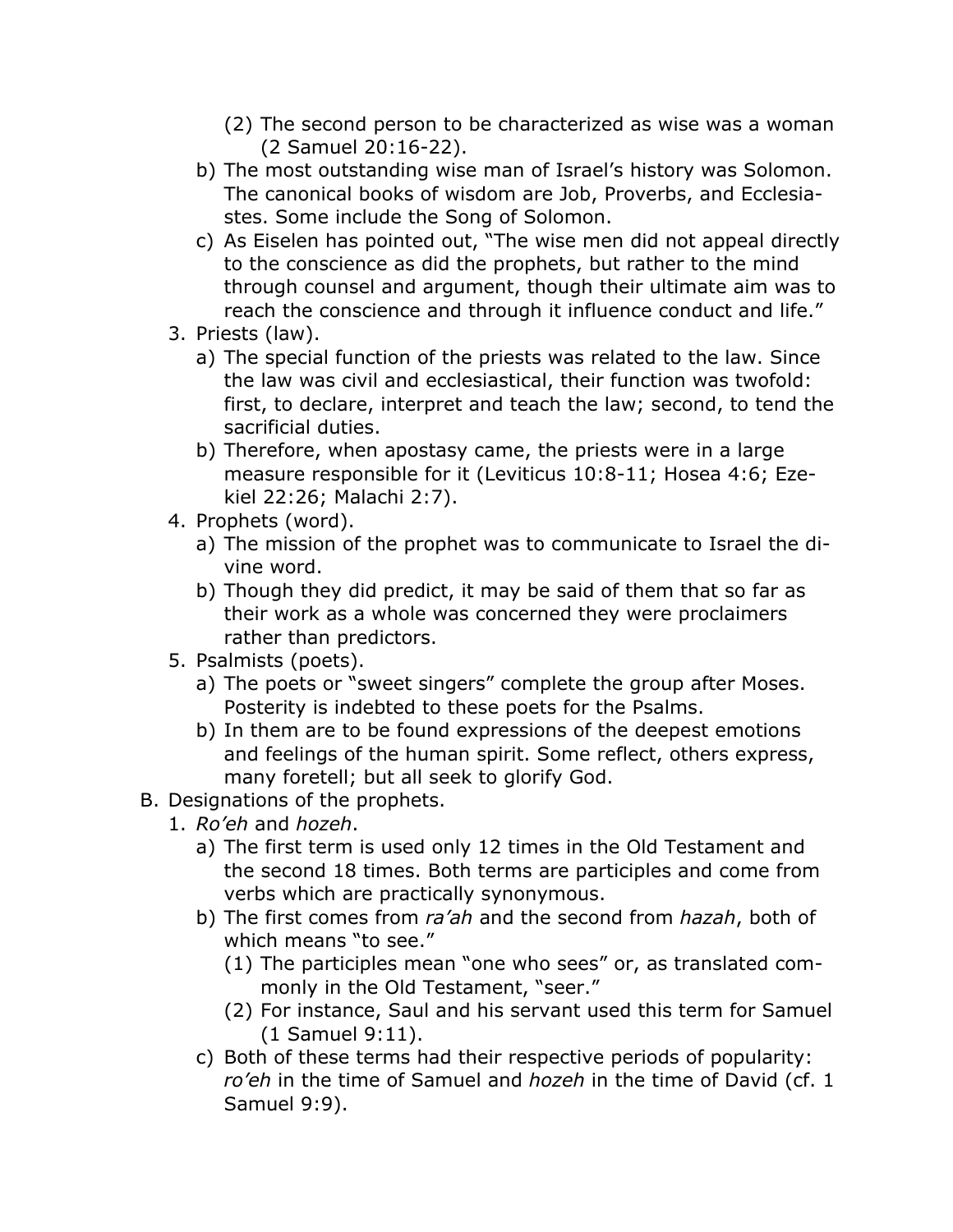- 2. *'Ish elohim*.
	- a) "Man of God" is used of the man who came to denounce the false altar of Bethel, and was later detained by the old prophet of Bethel (1 Kings 13:1-34).
	- b) Its significance is merely to point the man out as one who knew God and was sent by God on a particular mission.
	- c) This term is also used of prophets who are otherwise well known by name (Deuteronomy 33:1; 1 Samuel 9:6; 2 Kings 4:9).
- 3. *Nabhi'*.
	- a) This is the principal word for prophet in the Old Testament. It is used in its noun form alone nearly three hundred times and it is related closely to the verb *nabha'*, which is used approximately 300 more times.
	- b) A determination of the meaning of the earlier terms was not difficult, but the same is not true regarding this one.
		- (1) Some say that *nabha'* means "to bubble up." They believe that the concept is in keeping with ecstatic behavior on the part of the prophets in which their emotional fervor bubbled up within them.
		- (2) Others believe that it should be linked to the Akkadian *nabu*, meaning in its active voice "to speak," thus giving the idea, "speaker." If one takes the passive voice, it changes the meaning to "one spoken to" or "called," thus stressing the person's call to service.
		- (3) Still others have seen a relationship to the Arabic *naba'a*, meaning "to announce," or to the Assyrian god Nebo, who is then thought of as a "speaker."
		- (4) It thus becomes apparent that etymology alone is not conclusive. What is more important, therefore, is the meaning ascribed to the term in the Old Testament.
			- (a) Exodus 7:1-2.
				- i) There would be a relation between Moses and Aaron like that between God and a spokesman for Him, with this spokesman being characterized as a "mouth."
				- ii) Thus a *nabhi'* was one who spoke in the place of another. Gottwald observed, "The pith of Hebrew prophecy is not prediction or social reform but the declaration of divine will."
			- (b) Deuteronomy 18:15-22.
				- i) It would be to this person that people should look for information rather than to the various forms of divination listed in earlier verses.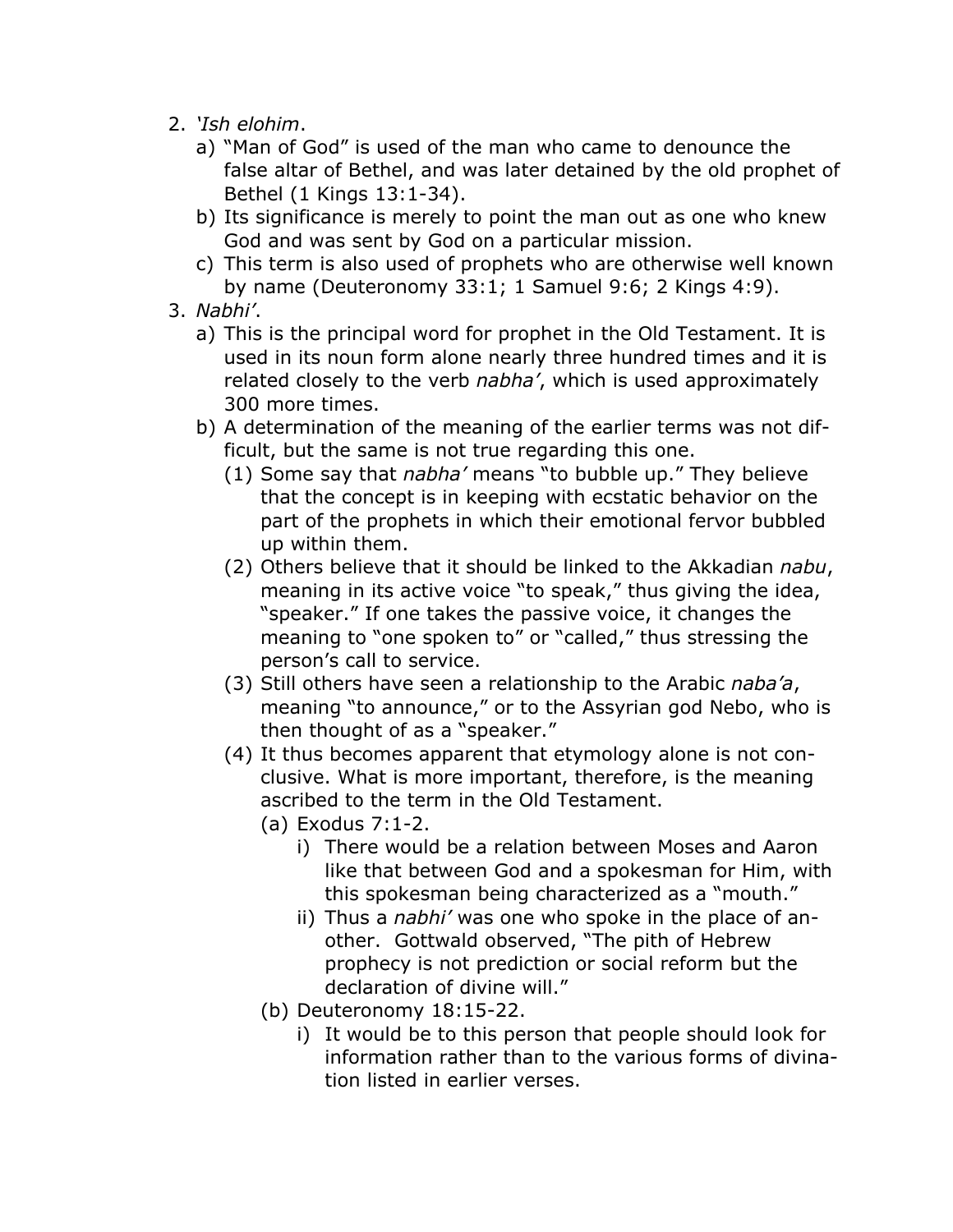- ii) The task of the prophets is indicated as speaking the words of God ("put my words in his mouth").
- (c) Amos 7:12-16.
	- i) Amaziah urges Amos not to "prophesy" any more at Bethel, and Amos in turn says that God had sent him to Israel in order to "prophesy."
	- ii) Thus what he had been doing at Bethel, and motivated Amaziah's rebuke, was "prophesying," and what this had been of course was speaking God's message.
- (d) Given the nature of the assignment given to prophets at the time of their call, and the fact that they always spoke God's message, leads us to the conclusion that *nabhi'* means "speaker from God." It may well be that this meaning came etymologically from the Akkadian word *nabu* ("to speak") when taken in its active sense.
- 4. *Ro'eh, hozeh,* and *nabhi'* occur together in 1 Chronicles 29:29. So under the influence of the Holy Spirit a prophet was the spokesman of God.
	- a) God spoke to the fathers by the prophets (Hebrews 1:1).
	- b) They spoke as they were moved by the Holy Spirit (2 Peter 1:21).
		- (1) The speech of the prophet is "prophesying."
		- (2) The message of the prophet is the "prophecy."
	- c) A prophet was a man who had something to say and had to say it (Jeremiah 20:7-9).
- 5. The prophets were not merely predictive sharpshooters who sought only to satisfy human curiosity concerning the future. Nor did they give haphazard predictions like modern psychics.
	- a) When they spoke by God's direction, the words came to pass (Isaiah 46:9-11).
	- b) They did often foretell events, and this is one of the strongest proofs of inspiration (Isaiah 42:9; 44:6-7).
	- c) However, people err when they think that the main task of prophets was the prediction of future events.
		- (1) Though the prophets did predict at times, as God gave them this kind of information, the greater part of their ministry was in preaching to the people of their own time.
		- (2) They were really much like preachers of today, urging people to live in a manner pleasing to God.
- 6. The methodology of the prophets.
	- a) Preaching.
		- (1) The manner of speaking by the prophet may be best characterized as preaching.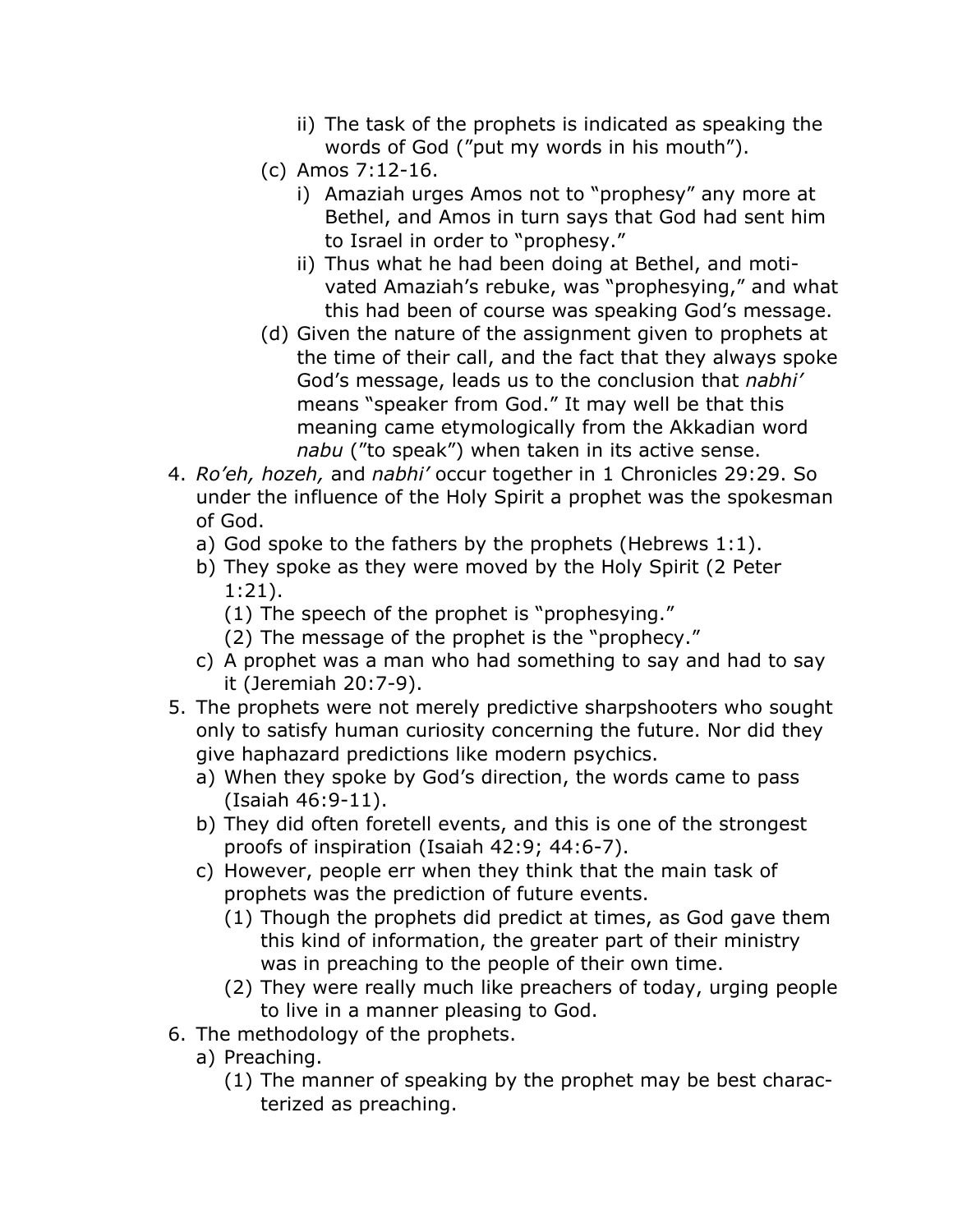- (a) In teaching one addresses primarily the mind of the hearer. The interest of teaching is to impart information.
- (b) In preaching one addresses the emotion and will. The interest of preaching is to stir reaction and response.
- (2) The prophetical books are full of examples of preaching (Hosea 4:1; 5:1; Amos 7:15; Jeremiah 2:2; 7:2; 17:19; 19:2).
- b) Key individuals.
	- (1) The moral and religious condition of any country depends in large part on the leadership of those in authority. If leaders conduct themselves properly, people will more than likely do the same.
	- (2) Thus, another aspect in the prophetic method was to contact key individuals of Israel and urge them to conform to God's will.
		- (a) Samuel went to Saul.
		- (b) Nathan and Gad went to David.
		- (c) Shemaiah went to Rehoboam.
		- (d) Ahijah and a "man of God" went to Jeroboam.
		- (e) Elijah and Micaiah went to Ahab.
		- (f) Elisha went to Jehoram and Jehu.
		- (g) Azariah and Hanani went to Asa.
		- (h) Jehu went to Jehoshaphat.
		- (i) Zechariah went to Joash.
		- (j) "The prophet" went to Amaziah.
		- (k) Zechariah went to Uzziah.
		- (l) Isaiah went to Ahaz and Hezekiah.
		- (m)Jeremiah went to Jehoiakim and Zedekiah.
	- (3) Symbolic actions.
		- (a) In the work of declaring God's word, prophets employed various measures for stressing points they wished to make.
		- (b) They would perform certain actions, or instruct others to do them, actions which they would explain to be symbolic of truths they wished to convey.
			- i) Elisha told Joash to shoot an arrow through an open window and strike arrows on the ground (2 Kings 13:17-19).
			- ii) Isaiah was to remove the sackcloth from his body and the sandals from his feet (Isaiah 20:4).
			- iii) Jeremiah was to take an earthen bottle to the Hinnom Valley and break it in the sight of all the people (Jeremiah 19:11).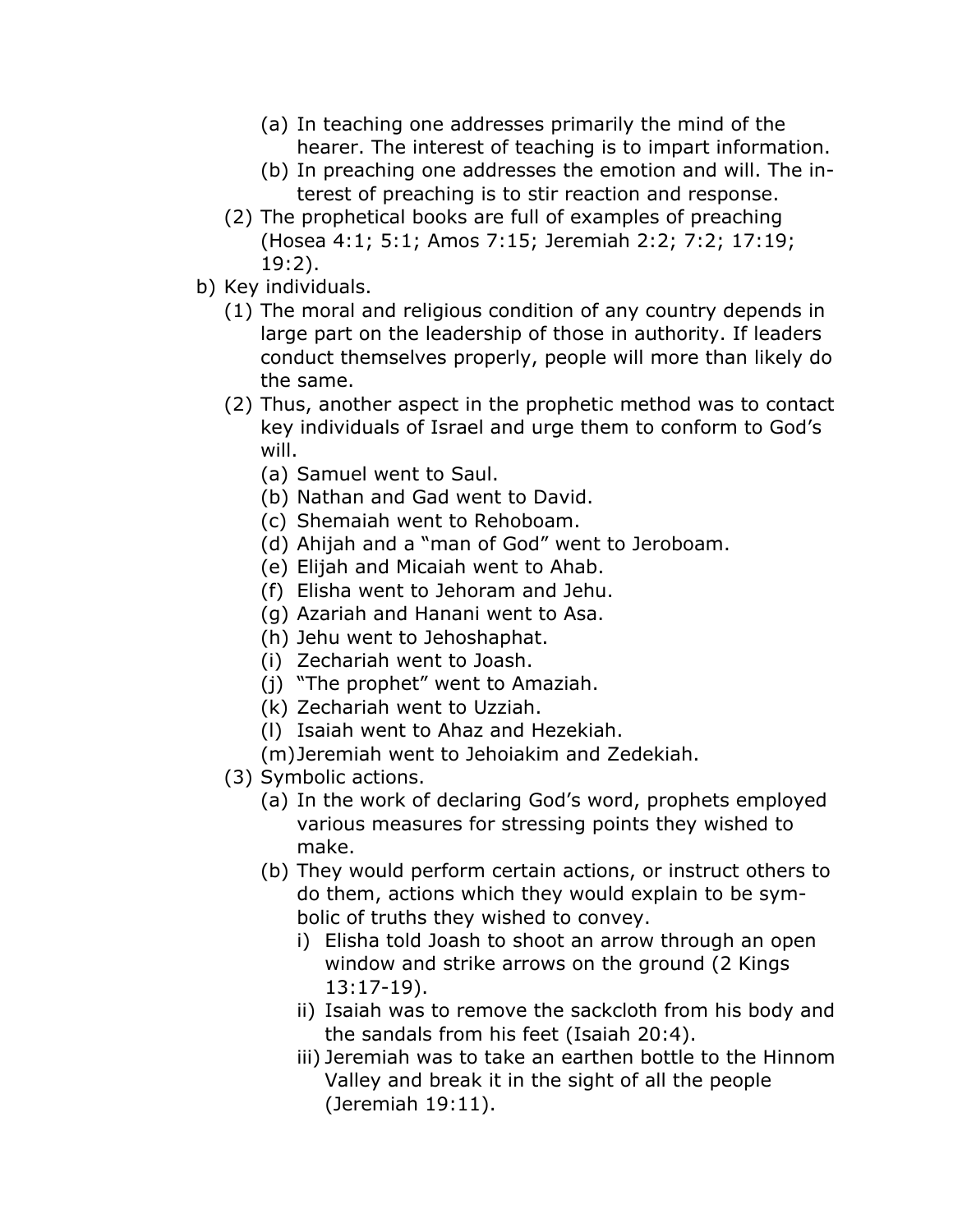- iv) Jeremiah brought a group of the Rechabites into the temple and set jars of wine before them and exhorted them to drink (Jeremiah 35:1-17).
- v) Ezekiel drew a picture of the siege of Jerusalem on the face of a building brick (Ezekiel 4:1-3).
- vi) Ezekiel shaved the hair from his head and burnt some of it, cut some of it and scattered some of it in the wind (Ezekiel 5:1-2).
- vii)Hosea married Gomer, a harlot, and then watched as she became unfaithful to him (Hosea 1:2; 3:1-3).
- (4) Object lessons.
	- (a) Some item or action which the prophet saw illustrated a truth to his mind.
	- (b) He would use the item or action symbolically to express that truth in a forceful way.
		- i) The almond twig (Jeremiah 1:11-12).
		- ii) The pot of food boiling on the fire (Jeremiah 1:13-14).
		- iii) The linen girdle (Jeremiah 13:1-11).
		- iv) The potter and the clay (Jeremiah 18:1-10).
		- v) The two baskets of figs before the temple (Jeremiah 24:1-10).
- C. Numerous figures are called prophets.
	- 1. Enoch (Jude 14).
	- 2. Abraham (Genesis 20:7).
	- 3. Moses (Deuteronomy 18:15-18; 34:10).
	- 4. Deborah (Judges 4:4).
	- 5. Miriam (Exodus 15:20).
	- 6. Companies or "sons of the prophets" (1 Samuel 10:5-13; 19:18-24; 1 Kings 18:13; 20:35; 22:6; 2 Kings 2:3, 5, 7, 15; 4:1, 38; 5:22; 6:1).
	- 7. Samuel usually marks the beginning of the prophetic era (Acts 3:24).

## V. *The Message Of The Prophets*

- A. Three facts to keep in mind as one studies.
	- 1. Seek to understand the political, moral, social, and religious conditions at the time the prophet lived.
		- a) A proper interpretation must be made by first keeping in view how the message was relevant for the people to whom the prophet spoke.
		- b) Secondary fulfillment of prophecy is often found in the New Testament, but this can be understood only when applied by inspired writers of the New Testament.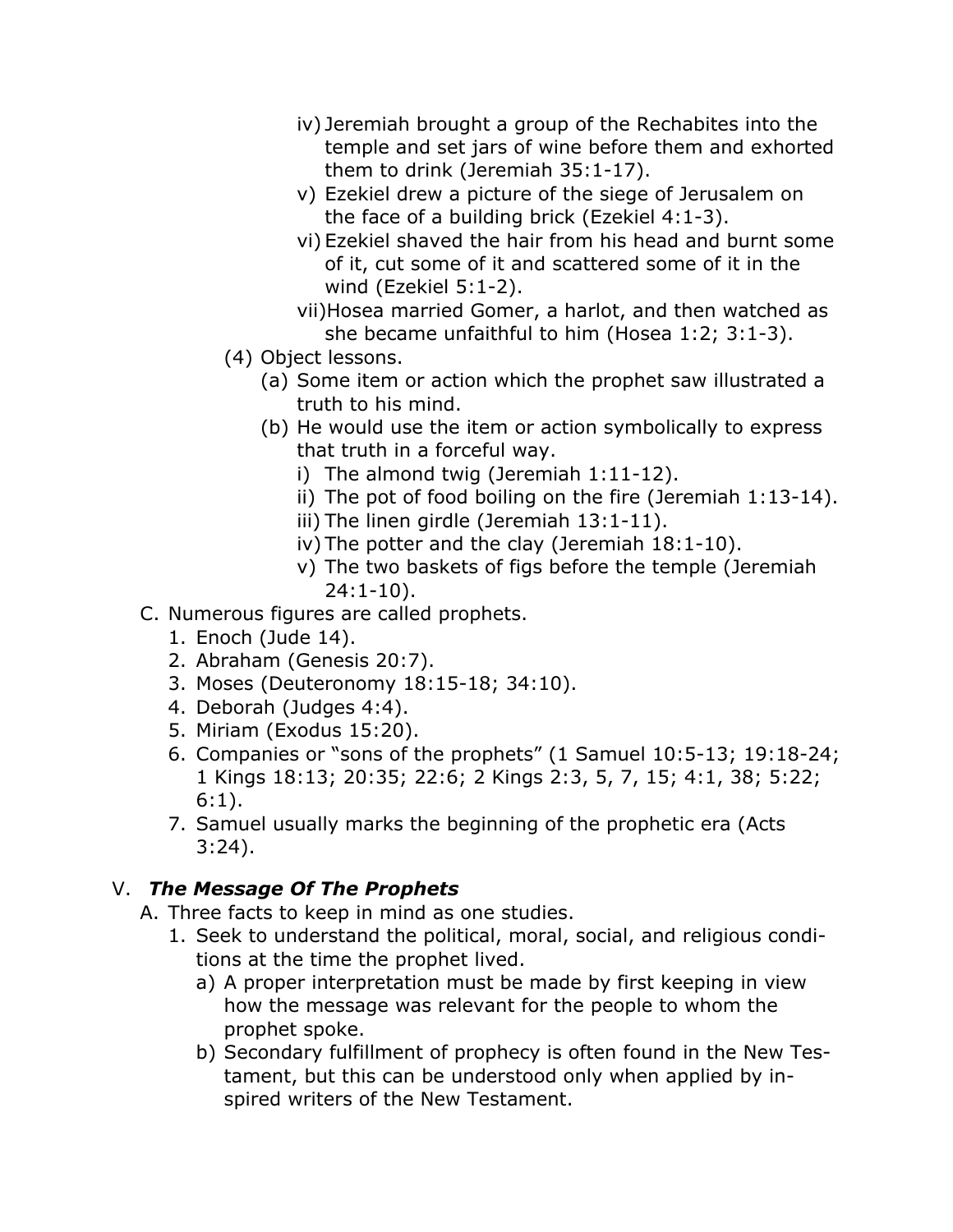- c) One must guard against making interpretations which are purely speculative. All applications to modern day occurrences must be carefully harmonized in light of New Testament revelation.
- 2. Consider God's relation to the heathen nations.
	- a) The prophets often revealed how God directs the destiny of these nations and judges them.
	- b) Prophets were not a standing office in Israel. God would raise up prophets to meet specific crises in Israel's history.
		- (1) Most of the prophets, therefore, are clustered around the Assyrian and Babylonian invasions.
		- (2) Not only did the prophets spell doom for disobedient Israel, but also for the wicked heathens as well.
- 3. Observe the teaching of the coming King and kingdom, the true hope of the future (Acts 26:6-7; 28:20).
	- a) The mission and message of the prophets was to try to save God's people from idolatry and wickedness. Failing in this, they announced judgment from God and destruction of the nation.
	- b) But destruction was not total because the prophets foretold how God would spare a remnant out of which would arise the "Branch" from the seed of David. This Messiah would be King of kings.
- B. Some of the great themes developed by the prophets:
	- 1. *Holiness of God* -- He is absolutely pure, righteous, just, merciful, tender, loving, and longsuffering.
	- 2. *Sovereignty of God* -- He rules the universe and is above all, through all, and in all.
	- 3. *Immutability of God's word* -- He carries out His promise. One can depend on Him to act consistently with His word.
	- 4. *Sin* -- God abhors iniquity and will not tolerate, overlook nor excuse it, but He will forgive the penitent.
	- 5. *Repentance and righteousness* -- This is the call of the prophets. Though severe is God's punishment upon the wicked, yet great in mercy is His lovingkindness upon the righteous who are of broken spirit and contrite heart.
	- 6. *Worship* -- The proper reverence, awe, and respect for God will cause one always to have praise and thanksgiving on his lips.

# VI. *Classification Of The Prophetical Books*

- A. The Jews had two classes of prophetical books.
	- 1. The earlier prophets (Joshua, Judges, 1-2 Samuel, 1-2 Kings).
	- 2. The later prophets:
		- a) "Greater prophets" (Isaiah, Jeremiah, Ezekiel, and Daniel).
		- b) "Lesser prophets" (also referred to as "The book of the Twelve").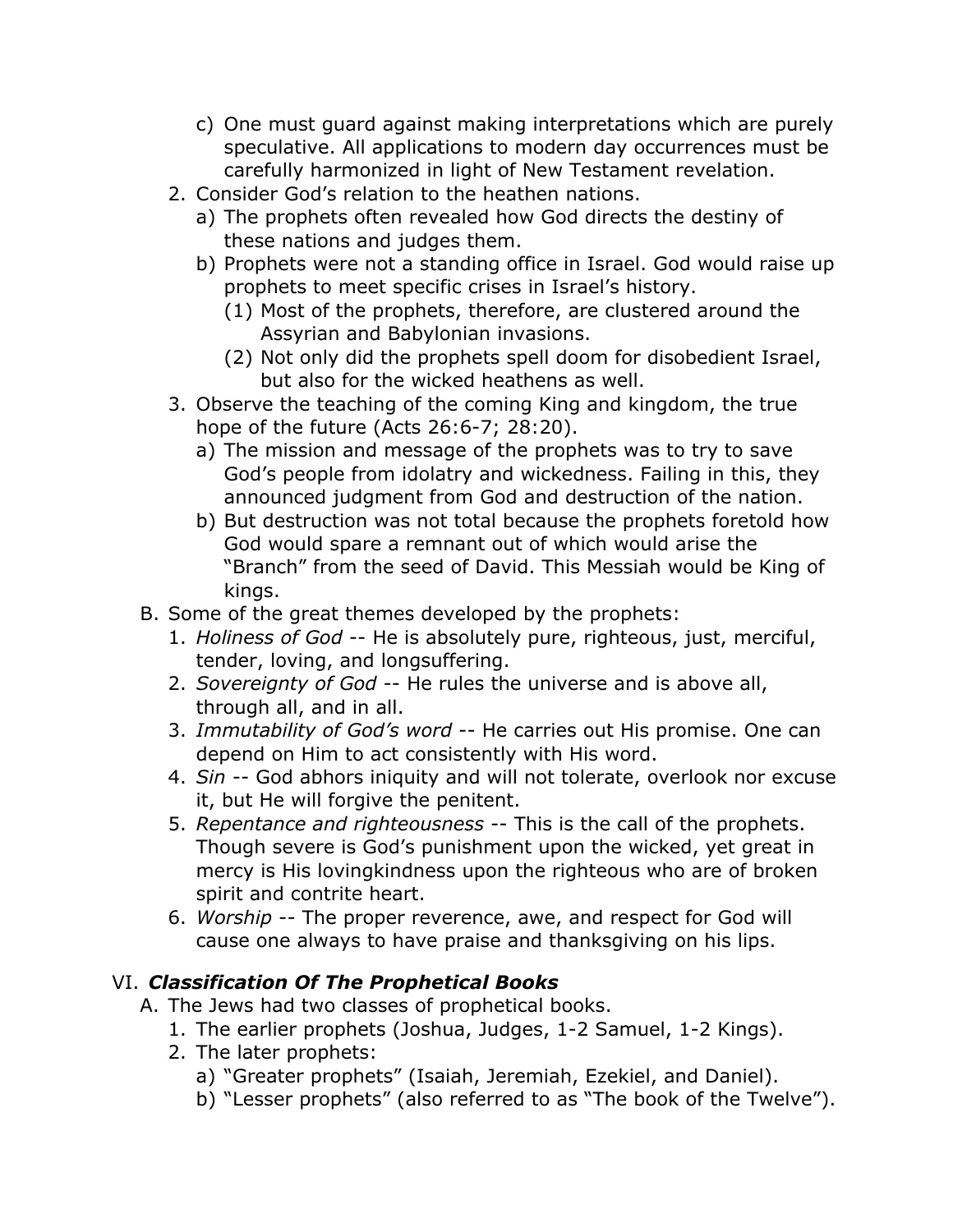- B. We often classify these as "major" and "minor" prophets.
	- 1. The length of the books makes the difference. The "minor" prophets are not less important nor later than the others. In fact, the dates of the prophets overlap, and indeed all are important.
	- 2. Each of the books of Isaiah, Jeremiah, and Ezekiel are longer than all 12 of the minor prophets put together.
- C. Oral and literary prophets.
	- 1. Many prophets are called "oral" prophets as we have no writings from them.
		- a) Elijah (1 Kings 17:1).
		- b) Elisha (2 Kings 2:13).
		- c) Nathan (2 Samuel 12:1-15).
		- d) Gad (2 Samuel 24:11).
		- e) Ahijah (1 Kings 11:29).
		- f) Shemaiah (1 Kings 12:21-24).
		- g) An unnamed prophet (1 Kings 13:1-34).
		- h) Jehu (1 Kings 16:1-7).
		- i) Eliezer (2 Chronicles 20:37).
		- j) Micaiah (1 Kings 22:8-28).
	- 2. Sixteen prophets have left us works bearing their names, and we refer to these as "literary" prophets.
- D. False prophets.
	- 1. Along with the true there arose also false prophets (Deuteronomy 18:20-22; Jeremiah 28:1-17).
		- a) These flourished from a very early period in the nation's history to the time of the close of the Old Testament writings.
		- b) The false prophets fall into the two general classes, mercenary and political; some prophesied for money, others for political favor (Micah 3:5, 11).
	- 2. Oftentimes the false prophets were nationalistic.
		- a) They defended the national practices and rulers through ignorance; but whether false through ignorance or self-will, they and their messages were no less severely denounced by the true prophets.
		- b) Albert C. Knudson has well said, "An ignorant conscientiousness may be quite as dangerous to a community as deliberate wickedness." When opposed by false prophets, the true prophets rise to their greatest heights of zeal and fearlessness.
	- 3. Distinguishing marks of true prophets.
		- a) Both true and false prophets claimed to represent the true God and both asserted that they had been called. Thus, it was up to the people to discern which one was true in his claims and which was not.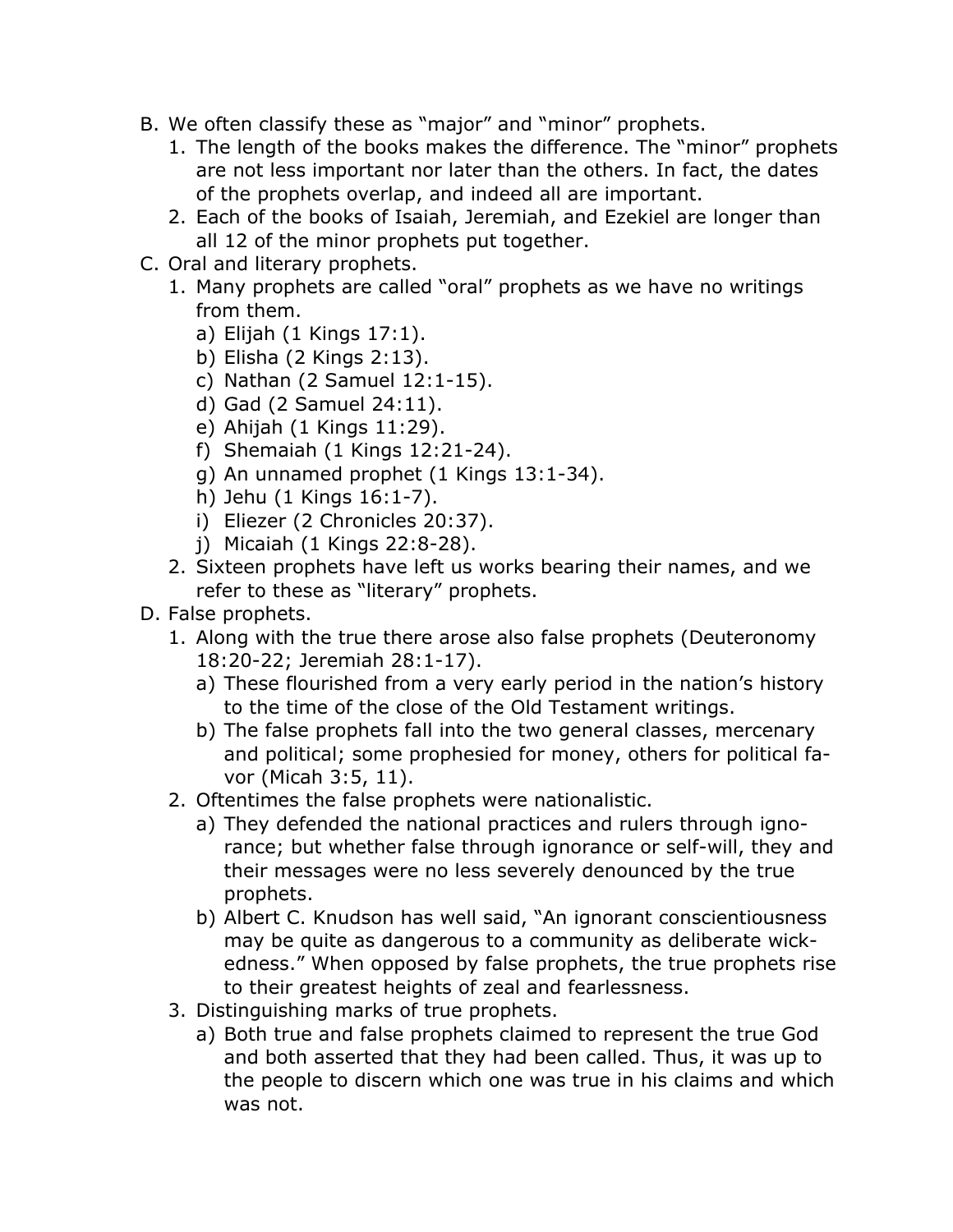- b) This means that people needed objective signs by which to make an identification. It is important, then, to consider the signs that existed.
	- (1) Divination not employed.
		- (a) One would think that, in view of the clear warning in Deuteronomy 18:9-14, no prophets would have wanted to employ divination, but they did (Jeremiah 14:14; Micah 3:7, 11; Ezekiel 12:24).
		- (b) There is no way to know how many false prophets employed divination, but at least those who did could be distinguished as false. The true prophets received their information solely by direct revelation from God.
	- (2) Character of the message.
		- (a) False prophets spoke messages that catered to the delights and whims of people.
			- i) This was seen in the four hundred that gave the message to Ahab regarding the battle at Ramoth-gilead. They told him what he wanted to hear.
			- ii) On the other hand, Micaiah told him what he did not want to hear. This in itself was a mark that Micaiah was true (1 Kings 22:8).
		- (b) Jeremiah spoke of the message brought by false prophets as one that declared peace and good times (8:11; cf. Ezekiel 13:10). The true prophets spoke of war, evil and pestilence (Jeremiah 28:8).
	- (3) Character of the prophet.
		- (a) The false prophets were accused of deceiving, lying, drunkenness, pretending to be what they were not and speaking for God when God had not sent them.
		- (b) False prophets would predict peace for people who provided food for them but the opposite for those who would not (Micah 3:5, 11). Hiding their true character would have only been temporary.
	- (4) Willingness for self-effacement.
		- (a) By this willingness, the prophet demonstrated his sincerity and degree of commitment.
		- (b) False prophets were not willing to do this, for they desired an easy life, a life which would come from catering to the desires of a king.
			- i) Jeremiah lived and prophesied in the time when the city of Jerusalem was under siege by the Babylonians.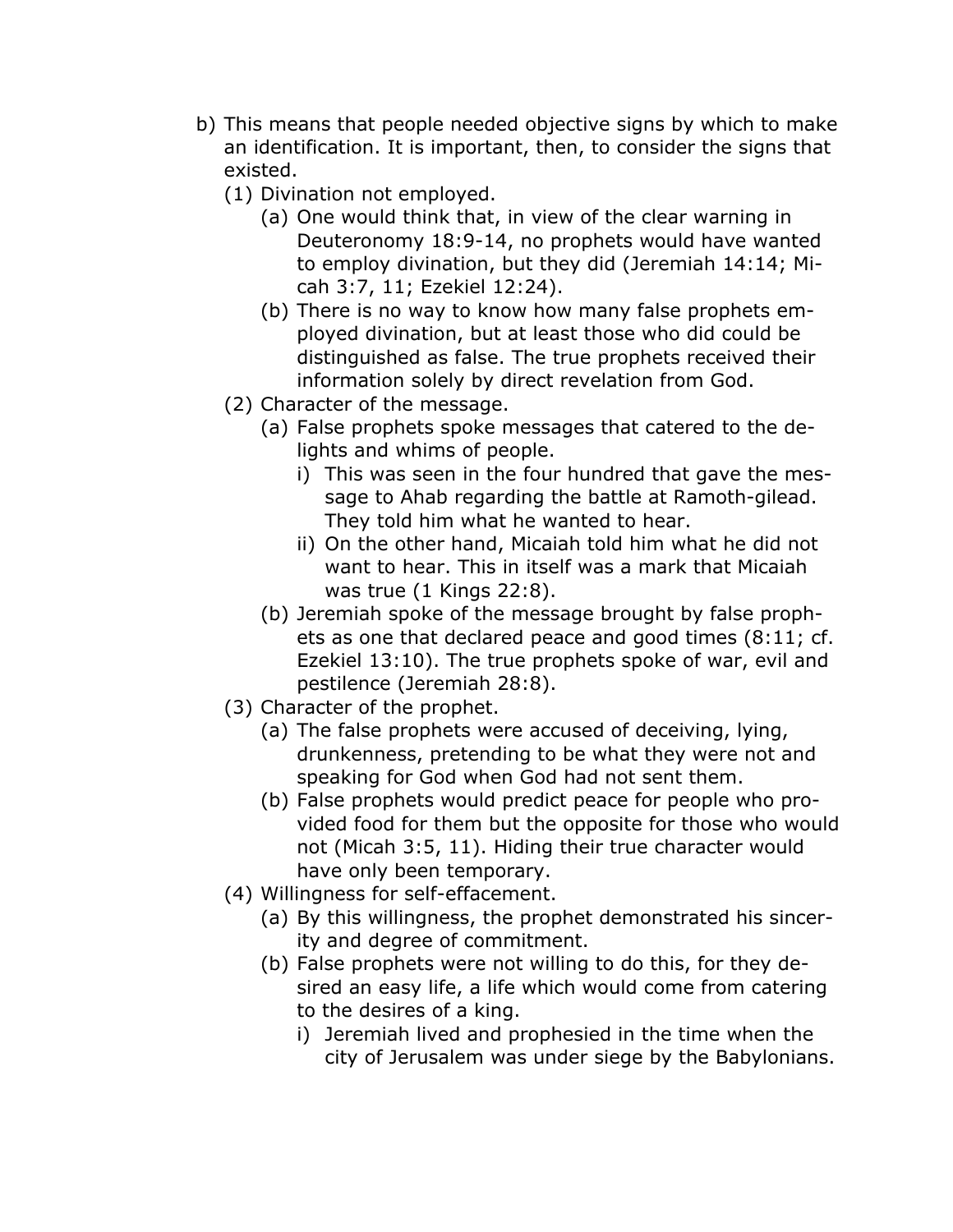- ii) While others wanted the people to withstand the enemy, God's word to Jeremiah was that the people should surrender (Jeremiah 38:1-13).
- (5) Harmony of the message.
	- (a) The law had been in existence from the time of Moses, and the priests had been teaching it with varying degrees of faithfulness down through the years.
	- (b) As the people would have known the law, this information would have served as a criterion of whether or not the messages were true. If they were consistent with what had been taught before, they could be expected to be true (Jeremiah 26:17-19).
- (6) Fulfillment of predictive prophecy.
	- (a) The usefulness of this mark was indicated by God (Deuteronomy 18:21-22).
	- (b) Only a comparatively small portion of all that the prophets spoke concerned prediction, but, when it did, an important mark existed as to the trueness of the prophet (Jeremiah 28:2-4; 25:11-12; 28:15-17).
- (7) Authentication by miracles.
	- (a) A study of miracles in the scriptures shows them to have occurred in groups for specific occasions. These occasions were normally times of additional revelation from God or times of unusual importance (1 Samuel 12:16-25).
	- (b) The sign of the miracle, however, was not conclusive evidence of prophetic authenticity; false prophets at times could also produce signs that were beyond human ability (Mark 13:22; 2 Thessalonians 2:9). In keeping with this, Moses warned the people (Deuteronomy 13:1-3).
- (8) Spiritual discernment.
	- (a) When Jesus was on earth, He spoke of His followers as those who knew His voice and would not follow strangers (John 10:4-5; 1 Corinthians 2:14). If this were true in the New Testament times, it must have been true also in Old Testament days.
	- (b) It was no doubt mainly the person who was himself far from God who had difficulty in distinguishing between true and false prophets. The person who was truly following the Lord would usually have recognized quickly when a person was a false teacher.